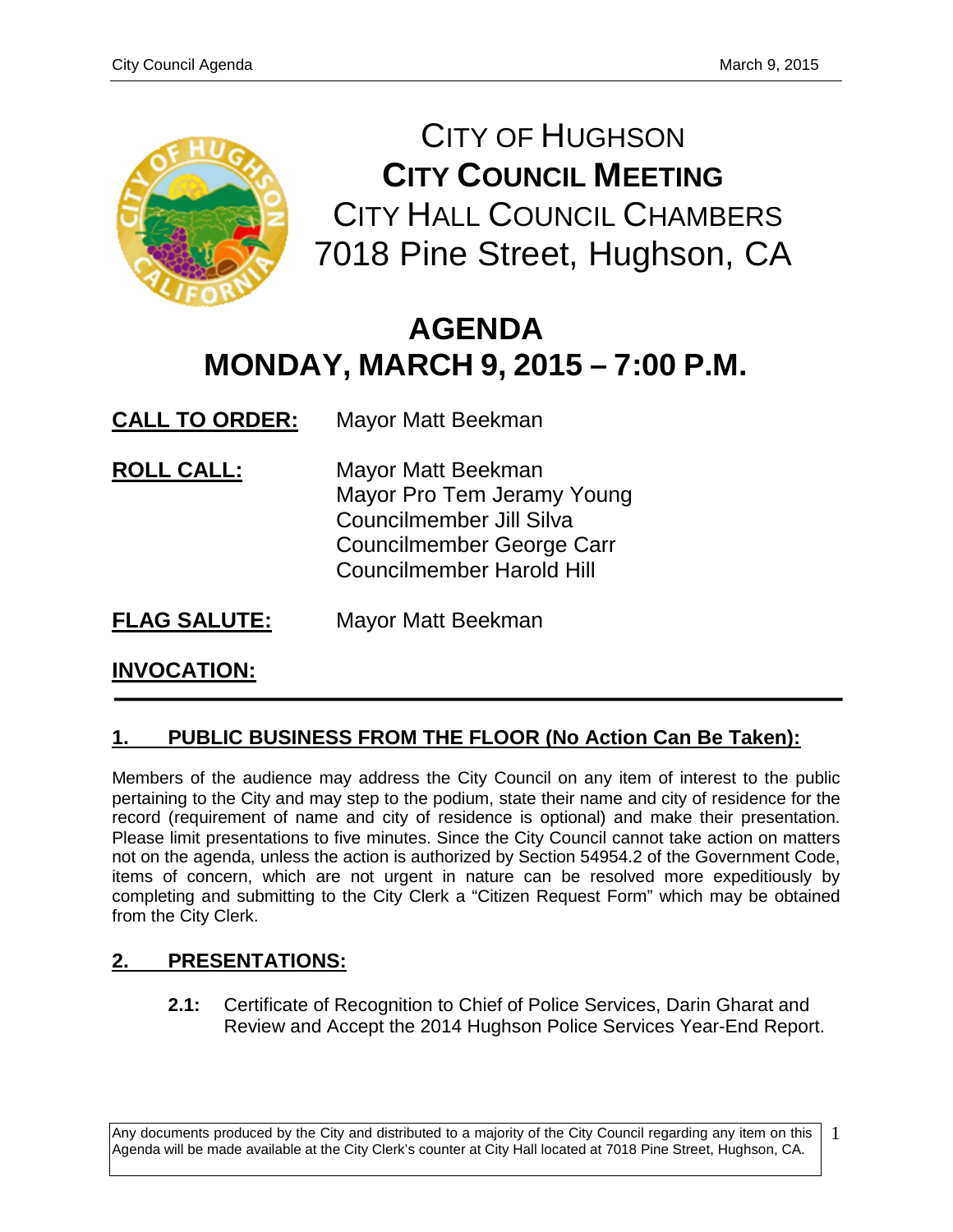### **3. CONSENT CALENDAR:**

**All items listed on the Consent Calendar are to be acted upon by a single action of the City Council unless otherwise requested by an individual Councilmember for special consideration. Otherwise, the recommendation of staff will be accepted and acted upon by roll call vote.**

- **3.1:** Approve the Minutes of the Special Meeting/State of the City Address on February 23, 2015.
- **3.2:** Approve the Warrants Register.
- **3.3:** Approve the Treasurer's Report for January 2015.
- **3.4:** Adopt Resolution No. 2015-04, a Resolution of the Hughson City Council Supporting the Approval of the Draft Fiscal Year 2015-2020 Consolidated Plan and Draft Fiscal Year 2015-2016 Annual Action Plan.
- **3.5:** Approve the First Amendment to the Professional Services Agreement between the City of Hughson and Bartle Wells & Associates for Water Rate Study Services and Authorize the City Manager to Execute the First Amendment to the Professional Services Agreement.
- **3.6:** Adopt Resolution No. 2015-05, a Resolution of the City Council of the City of Hughson Accepting the 5th Street Sidewalk Infill Project and Authorizing the City Clerk to File a Notice of Completion.

### **4. UNFINISHED BUSINESS: NONE.**

#### **5. PUBLIC HEARING TO CONSIDER THE FOLLOWING: NONE.**

#### **6. NEW BUSINESS:**

- **6.1:** Consider the Re-appointment of Commissioners Sanjay Patel and Ken Sartain to the Hughson Planning Commission or Provide Direction to Staff to Advertise the Vacancies.
- **6.2:** Authorize Release of Bid Documents for the Reconstruction of Tully Road from Santa Fe Avenue to Whitmore Avenue, the Release of Separate Bid Documents for the Associated Utilities Work on Tully Road Adjacent to and Underneath the Burlington Northern Santa Fe (BNSF) Railroad at Tully Road, and Increase this Project Budget.

### **7. CORRESPONDENCE:**

- **7.1:** Update of the Hatch Road and Santa Fe Avenue Signal Project.
- **7.2:** Parks and Recreation Commission Agenda for March 10, 2015.

Any documents produced by the City and distributed to a majority of the City Council regarding any item on this Agenda will be made available at the City Clerk's counter at City Hall located at 7018 Pine Street, Hughson, CA. 2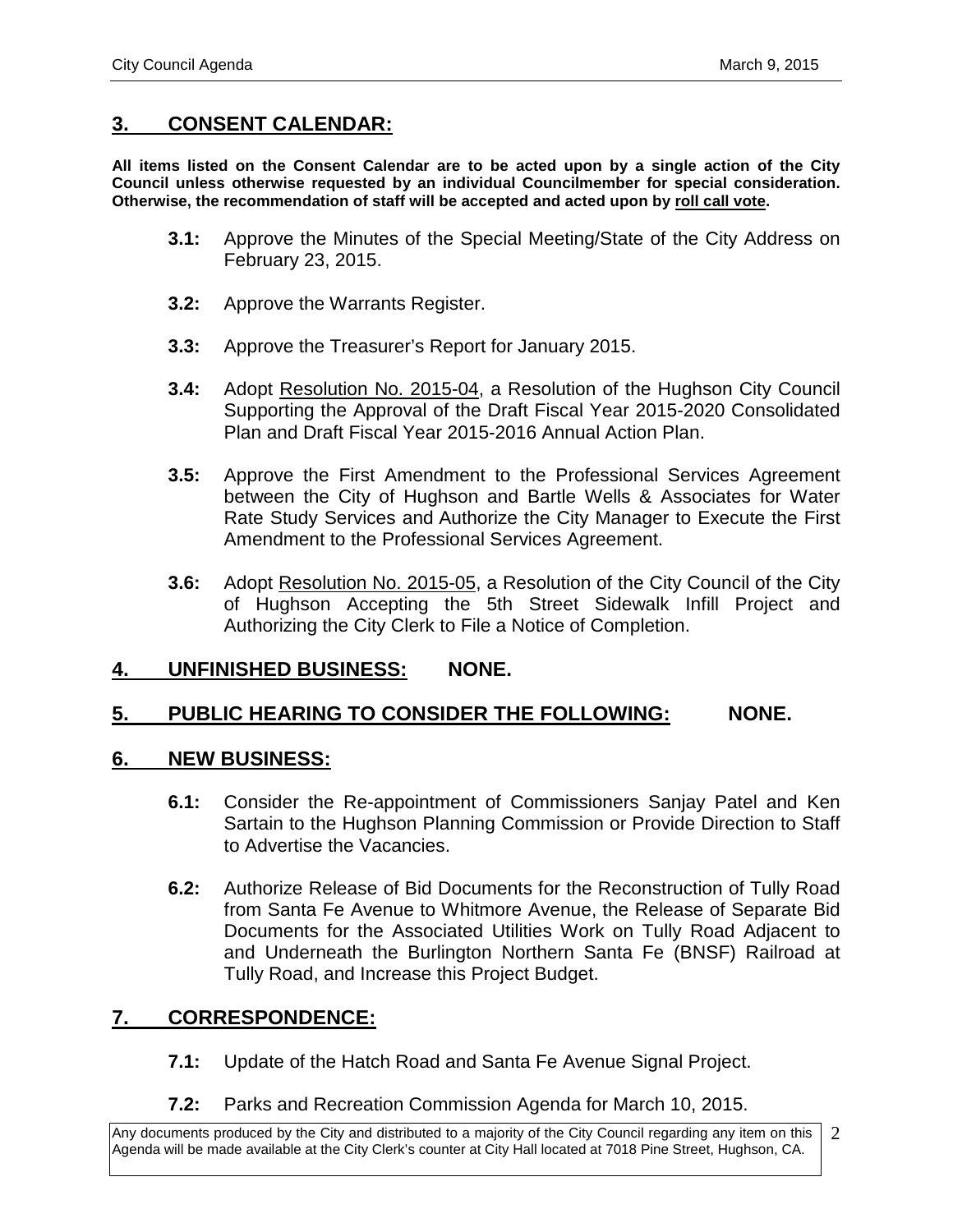### **8. COMMENTS:**

**8.1:** Staff Reports and Comments: (Information Only – No Action)

**City Manager: Quarterly Grants Program Update.** 

**City Clerk:**

**Community Development Director:**

**Director of Finance:**

**Police Services:**

**City Attorney:**

- **8.2:** Council Comments: (Information Only No Action)
- **8.3:** Mayor's Comments: (Information Only No Action)

# **9. CLOSED SESSION TO DISCUSS THE FOLLOWING: NONE.**

### **10. REPORT FROM CLOSED SESSION: NONE.**

# **ADJOURNMENT:**

#### **WAIVER WARNING**

If you challenge a decision/direction of the City Council in court, you may be limited to raising only those issues you or someone else raised at a public hearing(s) described in this Agenda, or in written correspondence delivered to the City of Hughson at or prior to, the public hearing(s).

# **UPCOMING EVENTS:**

| March 10 | Parks & Recreation Commission Meeting, City Hall Chambers, 6:00 P.M.<br>Ξ            |
|----------|--------------------------------------------------------------------------------------|
| March 14 | Danielle's Gift St. Patrick's Day Celebration Fundraiser, www.daniellesgift.org<br>п |
| March 17 | Planning Commission Meeting, City Hall Council Chambers, 6:00 P.M.                   |
| March 23 | Economic Development Committee Meeting, City Hall Chambers, 5:30 P.M.<br>п           |
| March 23 | City Council Meeting, City Hall Council Chambers, 7:00 P.M.                          |

### **RULES FOR ADDRESSING CITY COUNCIL**

Members of the audience who wish to address the City Council are requested to complete one of the forms located on the table at the entrance of the Council Chambers and submit it to the City Clerk. **Filling out the card is voluntary.**

Any documents produced by the City and distributed to a majority of the City Council regarding any item on this Agenda will be made available at the City Clerk's counter at City Hall located at 7018 Pine Street, Hughson, CA. 3